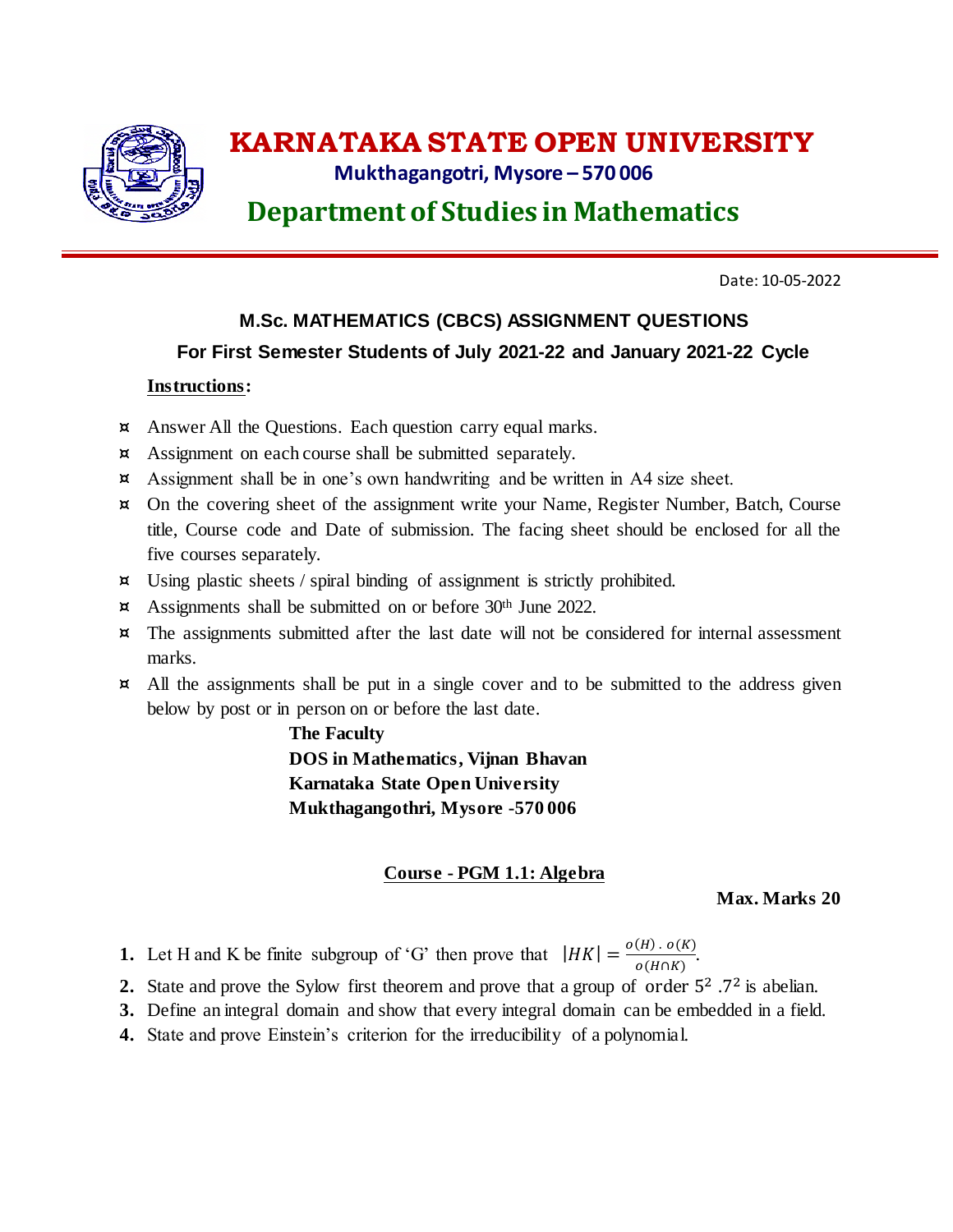#### **Course - PGM 1.2: Real Analysis-I**

#### **Max. Marks 20**

- 1. Define a countable Set. Let  ${E_n}_{n=1}^{\infty}$  be a countable collection of countable sets. Then prove that  $\bigcup_{n=1}^{\infty} E_n$  $\sum_{n=1}^{\infty} E_n$  is countable. Further, show that the set of all rational numbers is countable.
- 2. Prove that the subsequential limits of a sequence  $\{x_n\}$  form a closed subset of  $\mathbb R$ .
- 3. Define continuous function. State and prove Sequential criterion of continuity of a function.
- 4. If  $x_0 \in [a, b]$  and  $f: [a, b] \to \mathbb{R}$  and  $g: [a, b] \to \mathbb{R}$  be differentiable at  $x_0$ . Then prove that,  $f + g$ ,  $fg$  and  $\frac{f}{g}$  are differentiable at  $x_0$  and for some  $\alpha \in \mathbb{R}$ ,  $\alpha f$  is differentiable at  $x_0$  and also prove the following:
	- *i*)  $(\alpha f)'(x_0) = \alpha f'(x_0)$
	- ii)  $(f+g)'(x_0) = f'(x_0) + g'(x_0)$
	- *iii*)  $(fg)'(x_0) = f'(x_0)g(x_0) + f(x_0)g'(x_0)$  (Product rule)

iv) If 
$$
g(x_0) \neq 0
$$
 then  $\left(\frac{f}{g}\right)'(x_0) = \frac{f'(x_0)g(x_0) - f(x_0)g'(x_0)}{(g(x_0))^2}$  (Quotient rule).

#### **Course - PGM 1.3: Complex Analysis-I**

#### **Max. Marks 20**

**1.** Define limit of a function. If  $\lim_{z \to z_0} f(z) = A$  and  $\lim_{z \to z_0} g(z) = B$  then prove the following:

$$
i) \lim_{z \to z_0} [f(z) + g(z)] = \lim_{z \to z_0} f(z) + \lim_{z \to z_0} g(z) = A + B
$$
  

$$
ii) \lim_{z \to z_0} [f(z) \cdot g(z)] = \lim_{z \to z_0} f(z) \cdot \lim_{z \to z_0} g(z) = A \cdot B
$$

- 2. State and prove Abel's limit theorem.
- 3. State and prove Cauchy's theorem of a disk.
- 4. State and prove Laurent's theorem and obtain the Taylor's series expansion of  $f(z) =$ Z  $\frac{z}{(z+1)(z+2)}$  in the region  $|z| < 1$  and  $|z| < \frac{3}{4}$  $\frac{3}{4}$ .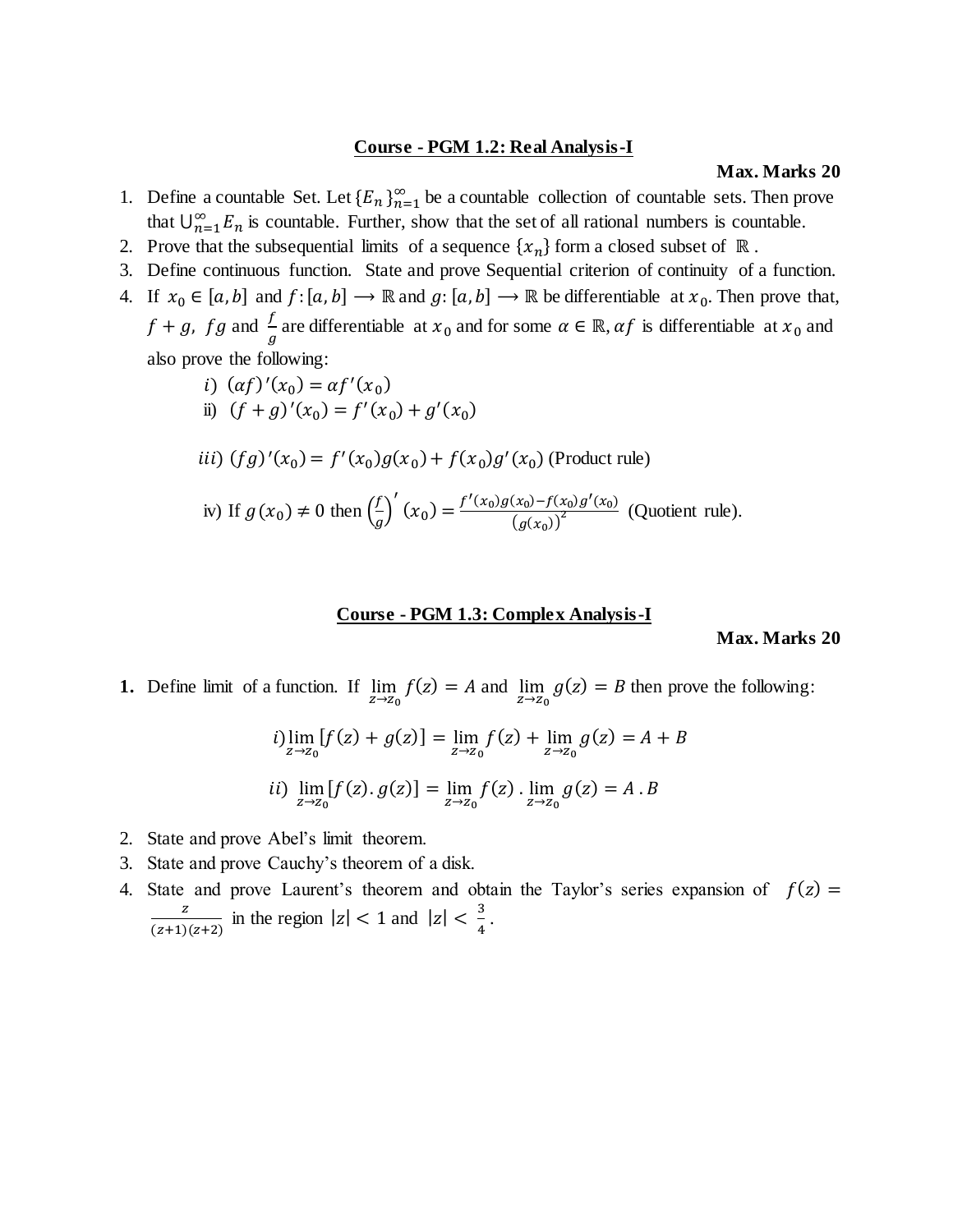#### **Course - PGM 1.4: Ordinary Differential Equations**

**Max. Marks 20**

- 1. Solve  $\frac{d^2y}{dx^2} + y = \frac{1}{1+si}$  $\frac{1}{1+sinx}$  by using method of variation of parameter.
- 2. Express  $2x^2 4x + 5$  in terms of Legendre's polynomial.
- 3. State and prove Picard's theorem.
- 4. State and prove Sturm's separation theorem.

#### **Course - PGM 1.5: Numerical Analysis**

**Max. Marks 20**

- 1. Perform three iteration of the Muller method to find the smallest positive root of the equation  $x^3 - 5x + 1 = 0$ .
- 2. Use Gauss-Siedel iteration method to solve the system of linear equation.

$$
10x + y + z = 12
$$

$$
x + 10y + z = 12
$$

$$
x + y + 10z = 12
$$

- 3. Derive Hermite Interpolating polynomial.
- 4. Apply Gauss- Jordon method to solve the system of linear equation.

$$
2x + 5y + 7z = 52
$$

$$
2x + y - z = 0
$$

$$
x + y + z = 9
$$

**\*\*\*\*\*\*\*\*\*\*\*\*\*\*\*\*\*\*\*\*\*\*\*\*\*\*\*\*\*\*\***